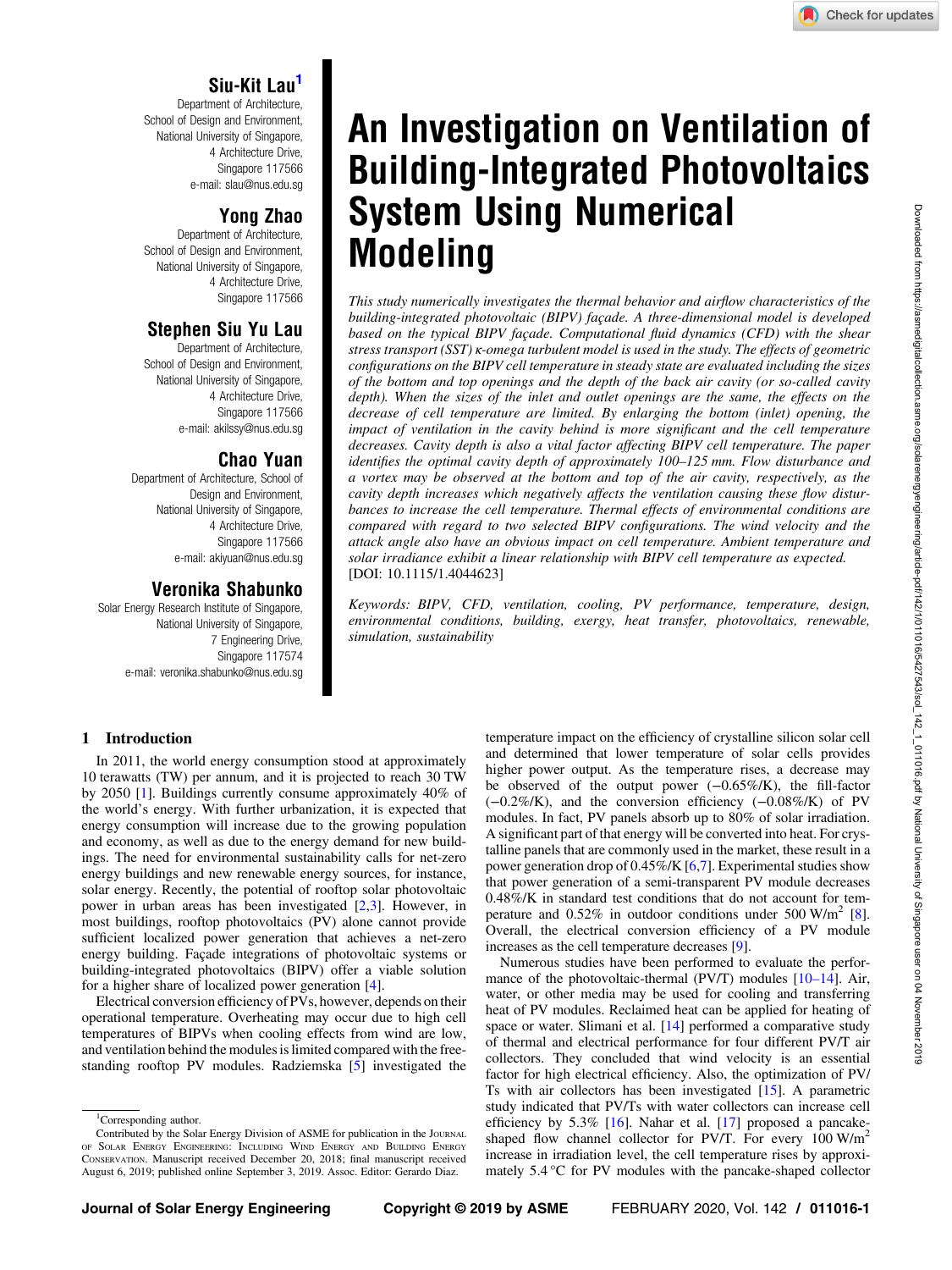and 9.2 °C for PV modules without the pancake-shaped collector. Some reviews of PV/T technologies and their thermal effects can be found in existing publications [\[10](#page-8-0),[12,13,18](#page-8-0)].

Natural and forced convection in vertical and tilted photovoltaic (PV) double-skin systems (open-ended channels) was investigated with reference to BIPVs [\[19,20](#page-8-0)]. One numerical study shows that overheating of PV modules occurs and that the cell temperature can reach more than 80 °C near the top of the module when the ambient air is at 20 °C [\[21](#page-8-0)]. Various cooling methods have been reviewed for PV modules placed on building rooftops [\[22](#page-8-0)]. Flow visualization using hot-wire anemometry measurement was carried out on a model of a double-skin PV façade [\[23](#page-8-0)]. A two-inlet BIPV/T system (i.e., an additional air inlet at the middle of the facades, in addition to the top and bottom openings) can increase thermal efficiency by 5% compared with the single inlet at the bottom [[20\]](#page-8-0). Moreover, a metal sheet dividing two compartments of the air cavity behind the BIPV was suggested for improvement of the forced and natural ventilation [[24,25](#page-8-0)]. Han et al. [[26,27\]](#page-8-0) carried out a numerical investigation of the double-pane window integrated with see-through a-Si PV cells with low-emittance (low-e) coatings. It was noted that a large quantity of heat transfer indoors caused by radiation can be reduced [\[27](#page-8-0)]. In addition to power generation, the air-conditioning cooling load can be reduced [\[26](#page-8-0)]. The existing studies are largely based on PV modules with open ends at the top and bottom. To the best knowledge of the authors, the effects of the size of the openings and the air cavity at the back of PV modules have not been fully addressed so far.

Theoretical models were developed for the prediction of electrical and thermal performance of BIPVs [[28\]](#page-8-0). A typical single-pass PV/T was investigated using a numerical model [[29\]](#page-8-0). There is a limited number of studies concerning the cooling effect of the back air cavity or gap on the BIPVs surface temperature. Brandl et al. [[30\]](#page-8-0) used the experimental method and CFD simulation to evaluate the thermal behavior and buoyancy-induced airflow characteristics of PV façade elements with fixed side openings. The results showed high PV surface temperature. The induced air flow velocity was less than 0.4 m/s. Gan [[21\]](#page-8-0) carried out another numerical study regarding the buoyancy-induced airflow cooling effects of the gap distance between mounted PV panels and the roof and concluded that the temperature of BIPVs decreased with the increase of the gap distance. The critical gap distance stands at about 0.125 m with solar irradiation of 1 kW/m<sup>2</sup> at the ambient temperature of 20 °C. At this critical gap distance, the PV panel's average temperature drops significantly. Further analysis of simulation results by Gan [\[31](#page-8-0)] indicated that when the air gap was larger than 0.08 m, the average PV temperature decreased by increasing panel length under buoyancy-induced airflow cooling. Both studies were based on 2D simulations. In his opinion, the BIPV width is much larger than the air gap so the buoyancy-induced flow essentially happens along the length. However, most existing studies ignore external disturbances and wind.

The present study aims to comprehensively investigate the effects of BIPV configurations including the size of the openings and the air cavity behind the BIPV, as well as environmental factors (including wind speed, wind direction, ambient temperature, solar irradiance, etc.) on cell temperature. A numerical analysis is performed using computational fluid dynamics (CFD), and passive cooling methods are studied and evaluated. For the sake of simplicity, the present study isolated a BIPV unit with an air cavity at the back. Cooling effects of various BIPV configurations are discussed, including the size of the openings and cavity depth with natural ventilation at different solar irradiation levels.

## 2 Methodologies and Simulation Setup

2.1 Computational Fluid Dynamics Simulation Methodology. The present study performs CFD simulations using commercial software with ANSYS FLUENT (version 18.1). Three-dimensional modeling is implemented to investigate the effects of wind speed  $(u)$ , wind attack angle  $(\theta)$ , solar irradiation  $(G)$ , and ambient temperature  $(T_{amb})$  on the cell temperature of a PV module. Heat transfer and flow distribution are discussed involving configuration variations, including the size of the openings (at the top and the bottom) and the air cavity depth between the PV module and the wall behind. The modeling involves con-duction and convection heat transfers. Nižetić et al. [\[32](#page-8-0)] implemented a three-dimensional CFD model to investigate the thermal performance of standalone PV panels involving limited scenarios regarding wind speed, wind attack angle, and solar irradiation conditions on the rooftop. A PV panel was supported with a metal frame and an equivalent thermal energy absorption induced by solar irradiation was applied to PV cells. Several thermal sensors were attached to PV cells and glass surfaces. Cell and surface temperatures of the numerical model were validated experimentally. The said model is extended to the model, proposed in this study, with an air cavity at the back in order to investigate the ventilation of BIPV.

Figure 1 presents the conventional BIPV façade of a building with PV panels installed on the building façade. There is a considerable variation of BIPV designs with or without openings for ventilation. In the present study, the openings between the rows of the PV panels are used for ventilation. While the side edges may be sealed and thus the pressure difference between the two sides of the PV panel may be small or negligible, the thermal effect of the top and bottom openings as well as the air cavity depth between the panels and the back wall are investigated in this study. For the sake of simplicity, a unit model is developed consisting of a PV panel attached to an enclosure with the top and bottom openings as illustrated in Fig. [2](#page-2-0).

2.2 Simulation Model Setup. The panel dimensions are based on a typical PV module which is  $1600 \times 1000$  mm  $(L_p \times W_p)$  [[33\]](#page-8-0) in the unit model. The openings at the top and bottom are of height  $a$ and  $b$ , respectively, as illustrated in Fig. [2](#page-2-0). The air cavity behind the PV panel with the depth  $d$  from the wall is also crucial for ventilation. The unit model is placed inside of a fluid domain (i.e., a numerical wind tunnel presented in Fig. [3](#page-2-0)) for the purposes of fluid dynamics simulation, the dimensions of which are in respect to the length of the panel. The distances of the fluid domain from the inlet and outlet surfaces to the panel are  $L=3L_p$  and  $L=6L_p$ , respectively. The domain height and width are  $W = H = 7L_p$ .

PV panel is made up of several layers of different materials [\[34](#page-8-0)] as illustrated in Fig. [2.](#page-2-0) The front layer is a glass panel whose thickness is 3 mm. The middle layer combines crystalline PV cells and ethylene vinyl acetate (EVA) at a thickness of 0.5 mm, whereas the back layer is 0.5 mm Tedlar. Physical properties of materials for heat transfer in the solid domain including density  $\rho$ , thermal



Fig. 1 BIPV facade configuration in the present study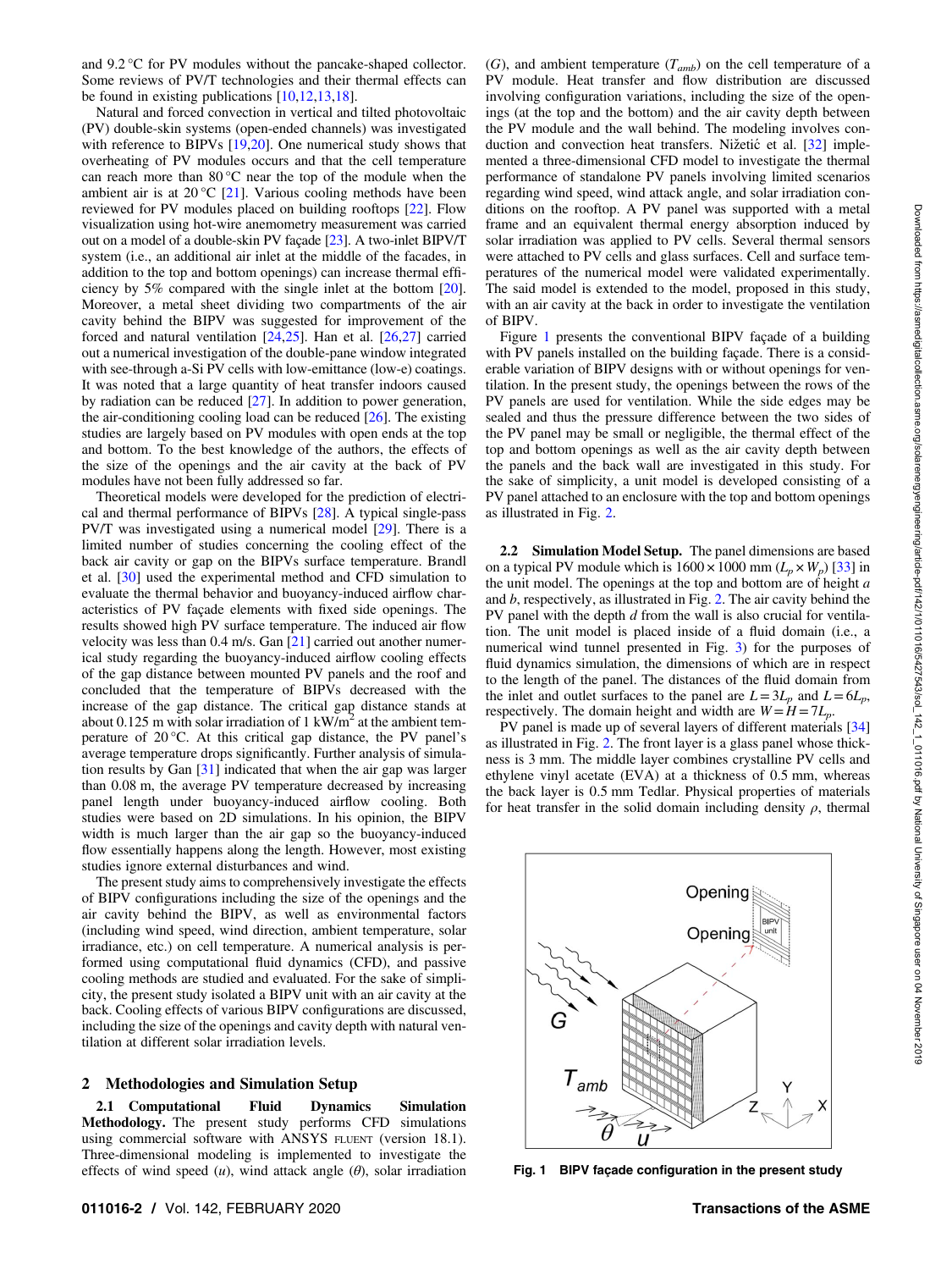<span id="page-2-0"></span>

Fig. 2 Typical PV configuration (a unit model)



Fig. 3 Numerical wind tunnel in a fluid domain with BIPV unit model

conductivity  $\lambda$ , and specific heat capacity  $C_p$  are presented in Table 1. The media of the fluid domain is air at the ambient temperature of 27 °C except in some scenarios that are specified in this study. The specific heat and thermal conductivity of air are 1006.43 J/kg K and 0.0242 W/m K, respectively. Maximum air velocity in the simulation is 4 m/s. Since the Mach number is lower than 0.1 and pressure gradient is low, the flow regime is sub-sonic and the flow compressibility can be neglected [[35,36\]](#page-8-0). However, the simulation considers the buoyancy effect in relation to the incompressible ideal gas for the air (i.e., the media of fluid domain).

2.3 Meshing. As mentioned above, the thickness of the PV cell is 0.5 mm. To capture heat transfer details of this component, the meshing element height should be less than the thickness of the cell; therefore, the model requires a fine mesh. Comparatively

Table 1 Physical properties of the material

| Material | Thermal conductivity<br>$\lambda$ (W/m K) | Density $\rho$<br>$(kg/m^3)$ | Specific heat<br>capacity $C_n$ (J/kg K) |
|----------|-------------------------------------------|------------------------------|------------------------------------------|
| Glass    | 1.04                                      | 2500                         | 835                                      |
| PV       | 148                                       | 2330                         | 705                                      |
| Tedlar   | 0.14                                      | 1475                         | 1130                                     |
| Aluminum | 225                                       | 2700                         | 1028                                     |

coarse meshes are set in the air domain in order to reduce computation time and power. The mesh is generated by the ANSYS workbench mesh module. The proximity size function is used with the medium relevance center. The proximity size function sources refer to the faces and edges, whereas the proximity minimum size is  $5 \times 10^{-3}$  m. Maximum face size is 0.535 m and growth rate stands at 1.188. The boundary layer consists of several sublayers in the fluid domain close to solid surfaces. The viscous sublayer, crucial to flow simulation and heat transfer, is immediately adjacent to the wall and the log-layer [[37](#page-8-0)]. Fine mesh is also required on the boundary layer of the fluid domain near to the solid surface where high gradients of temperature and velocity are induced due to the convective heat transfer and buoyancy effect. In order to determine the meshing size of the boundary layer, the present study sets a nondimensional wall distance  $y^+=1$  for the wall-bounded flow [[38\]](#page-8-0). Ten inflation layers are used with the growth rate of 1.2 as illustrated in Fig. 4. Based on the 2 m/s wind speed, the height of first inflation layer is set at 0.15 mm. Fine prismatic cells are meshed in the boundary layer and the PV cell. The remaining parts including fluid domain, glass, aluminum frame, and back sheet are meshed with tetrahedral cells of a relatively large size. After meshing, the number of elements reaches 17 million.

Grid independency tests are conducted with for different degrees of freedom (DoF) consisting of approximately 11, 14, 17, and 25 million elements. Figure [5](#page-3-0) depicts velocity profiles of four scenarios with different DoF. The profiles are similar. Flow disturbance is generated at the bottom of the air cavity inside the unit where its velocity profile is varied as the number of elements increases. A comparison of the similarity of velocity profiles with 17 and 25 million elements demonstrates that the results tend to be converged when 17 and 25 million elements are involved. Among all four scenarios, the average temperatures of the PV cell surface change within 1 °C and the external velocity profiles are converged (not



Fig. 4 Mesh of the inflation layers on the solid surface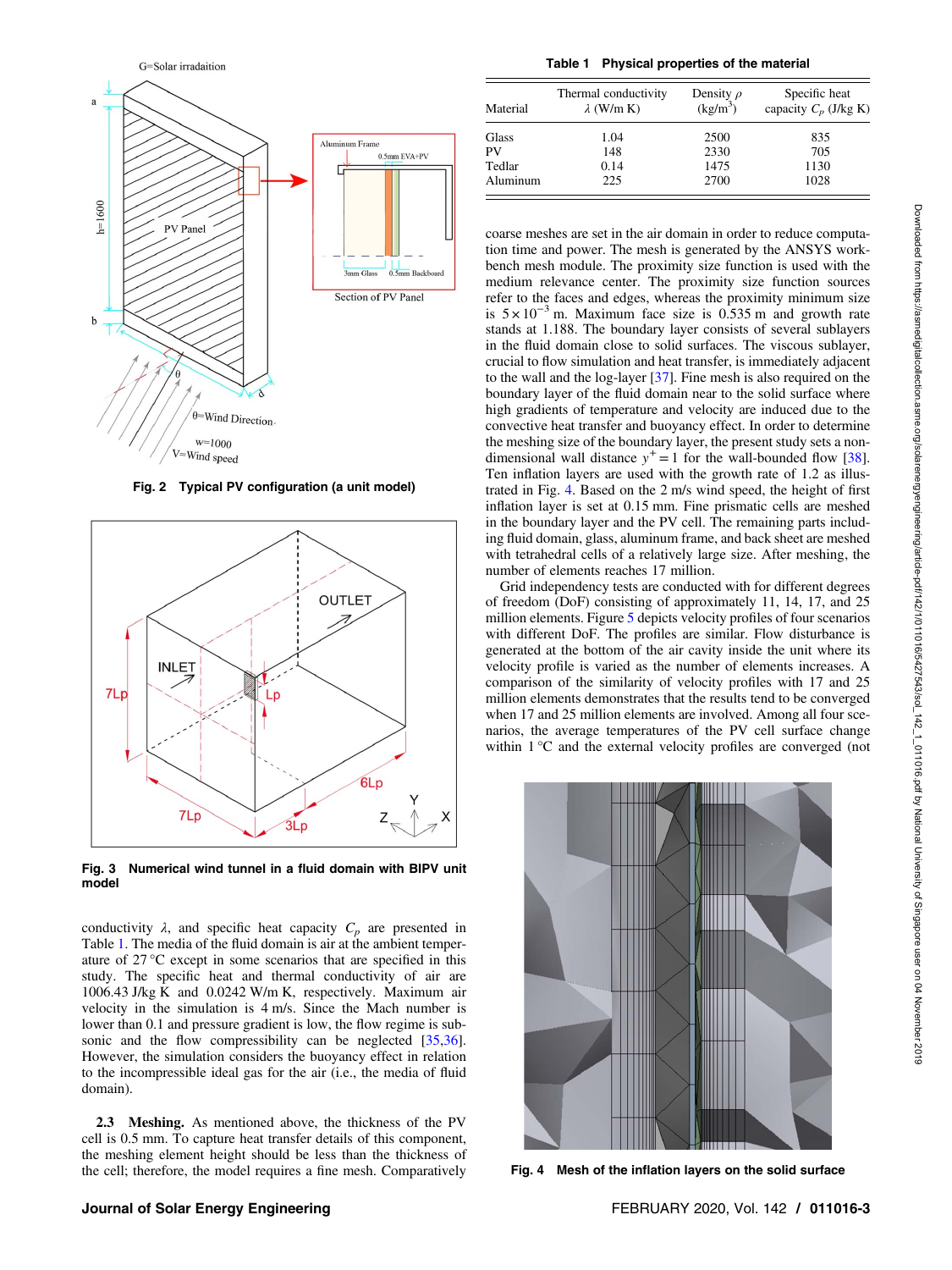<span id="page-3-0"></span>

Fig. 5 Section view of air velocity profiles at the central line of the BIPV unit with different number of meshing elements: (a) 11 million elements, (b) 14 million elements, (c) 17 million elements, and (d) 25 million elements

presented herein). Although a more substantial number of elements (or DoF) can achieve higher accuracy, it also increases computational time and power. Since there are limited variations of temperature and velocity profiles between scenarios with 17 and 25 million elements, the former one is selected in this study. The iteration number has also been tested. The buoyancy-induced flow reaches a steady state when the iteration number is around 300 (not presented herein). Therefore, the iteration number was set to 300 in the simulations.

**2.4 CFD Algorithms.** Shear stress transport (SST)  $\kappa$ -omega turbulent model [\[39](#page-8-0)] is used in numerical studies to ensure the accuracy of the convection and possible flow separations. The model is commonly used and it has been experimentally proved that it offers accurate and robust results for a wide range of boundary layer flows with pressure gradient [[40\]](#page-8-0). The SST model is a hybrid turbulence model which combines the advantages of both  $\kappa$ -epsilon and  $\kappa$ -omega models. The  $\kappa$ -omega model is expected to obtain more accurate results for boundary layer flows than  $\kappa$ -epsilon models, while the  $\kappa$ -epsilon model provides an accurate prediction of the flow behavior in the freestream. This numerical model has been proved experimentally with effective prediction of the heat transfers and temperatures of the PV panels under various configurations and environmental conditions [\[32](#page-8-0),[41,42\]](#page-8-0), which make the SST  $\kappa$ -omega turbulent model sufficiently realistic for the present study of the PV panel being exposed to open wind conditions. The SST  $\kappa$ -omega model solves the two equations in the model. The κ-omega model was used in the near-wall region extending from the wall to the viscous sublayer, while it switches to  $\kappa$ -epsilon model in the freestream. The SST  $\kappa$ -omega model is based on the Reynolds-averaged Navier–Stokes (RANS) and energy equations [[43\]](#page-8-0). The RANS models can be solved with two transport equations for the turbulent kinetic energy  $\kappa$  and the specific dissipation rate of the turbulent kinetic energy  $\omega$  [\[44](#page-8-0)]. The incompressible flow equations can be given as

Continuity equation: 
$$
\frac{\partial \langle u_i \rangle}{\partial x_i} = 0
$$
, and (1)

Momentum equation:  $\frac{D\langle u_i \rangle}{Dt} = -\frac{1}{\rho}$ .  $\partial \langle p \rangle$  $\frac{\partial \langle p \rangle}{\partial x_i} + \frac{\partial}{\partial x_i}$  $\frac{\partial}{\partial x_j} \left( \nu \frac{\partial \langle u_i \rangle}{\partial x_j} \right)$  $\frac{\partial u_i}{\partial x_j} \langle u'_{i} u'_{j} \rangle$  $\left(\begin{array}{c}\partial\langle u_i\rangle\end{array},\right)$ (2)

011016-4 / Vol. 142, FEBRUARY 2020 **Transactions of the ASME** 

where  $x_i$  ( $i = x, y, z$ ) are the coordinates,  $u_i$  and t are the velocity vectors and time, respectively,  $\nu$  is the dynamic viscosity, and  $p$  is the pressure. Equations  $(1)$  and  $(2)$  are similar to the Navier– Stokes equations, except the time-averaged variables in Eqs. (1) and (2). The Reynolds stresses  $-u'_i u'_j$  also must be estimated by turbulence models [[45\]](#page-8-0). The numerical model of PV panel without the back cavity was previously validated by the experiments [[32\]](#page-8-0).

The energy equation is given in the following form:

$$
\frac{\partial}{\partial t}(\rho E) + \nabla \cdot (u'(\rho E + p)) = \nabla \cdot (k_{\text{eff}} \nabla T) \tag{3}
$$

where E and  $\rho$  are total energy and density, respectively, T is the temperature, and  $k_{\text{eff}}$  is the effective conductivity. The term on the right-hand side of Eq.  $(3)$  represents the energy transfer due to conduction. Detailed expressions of the theories can be found in the theory guide of the ANSYS FLUENT [\[46](#page-8-0)].

2.5 Boundary Conditions. The present study considers a BIPV façade under typical tropical outdoor conditions. Wind speed, wind attack angle, ambient temperature, and solar irradiation are investigated. In the model, the freestream wind speed and temperature can be set at the boundary of the inlet. Seven different wind speeds (0 m/s, 0.1 m/s, 0.2 m/s, 0.4 m/s, 1 m/s, 2 m/s, and 4 m/s) are studied based on the weather conditions in Singapore with the annual average wind speed of 2 m/s [\[47](#page-8-0)]. In order to apply solar irradiance on the PV module, a simple method is used whereby an equivalent thermal energy absorption is applied on PV cells [[32\]](#page-8-0). The heat flux is equal to the equivalent thermal energy absorption by the PV panel. The BIPV façade equivalent thermal energy absorption from the solar irradiation can be calculated according to Eq.  $(3)$ 

$$
Thermal energy = 0.74 \times F \times G \tag{4}
$$

where  $F$  is the sky view factor which represents the ratio between the radiation received by a planar surface and the diffuse irradiance from the sky. Rehman and Siddiqui [[48](#page-8-0)] determined that for a plane with 90 deg tilt angle,  $F$  stands at 0.5. Nižetić et al.  $[32]$  $[32]$  used the equivalent thermal energy absorption coefficient of 0.74, as can be seen in Eq. (4), which provided highly accurate realistic simulation results compared with experimental results. Peak solar irradiance in Singapore is approximately  $1350 \text{ W/m}^2$  [\[49](#page-8-0)]. Using Eq. (4), the equivalent BIPV thermal energy absorption under the sun peak hour is  $500 \text{ W/m}^2$ . In order to study the impact of the solar irradiation variation on BIPV cell temperature, six equivalent thermal energy absorption values of 200, 300, 400, 500, 600, and  $700 \text{ W/m}^2$  are investigated. While the wind speed at inlet is set, the outlet boundary condition is set at the outlet in Fig. [3](#page-2-0). All other walls in the models are set to be non-slip condition.

## 3 Results and Discussion

The CFD simulation provides visualization of the temperature and flow distributions under various conditions. The present study discusses the dimensions of ventilation openings, air cavity depth, wind velocity and attack angle, solar irradiation, and ambient temperature. The discussion is separated into two parts. The geometrical configurations of BIPV unit are the first to be investigated. Based on the results of the optimized settings, BIPV performance is evaluated under various environmental conditions.

3.1 Thermal Effect of Even Top and Bottom Opening Dimensions. Initially, the top and bottom openings have the same size (i.e.,  $a = b$  in Fig. [2](#page-2-0)) ranging from 30 to 60 mm with a 10 mm interval. Air cavity depth  $d$  and wind velocity  $u$  are 200 mm and 2 m/s, respectively. In this subsection, the wind attack is considered at normal incidence to PV panels. Figure [6](#page-4-0) illustrates PV cell temperature distribution. High temperature occurs at the center top of the panel due to the buoyancy effect.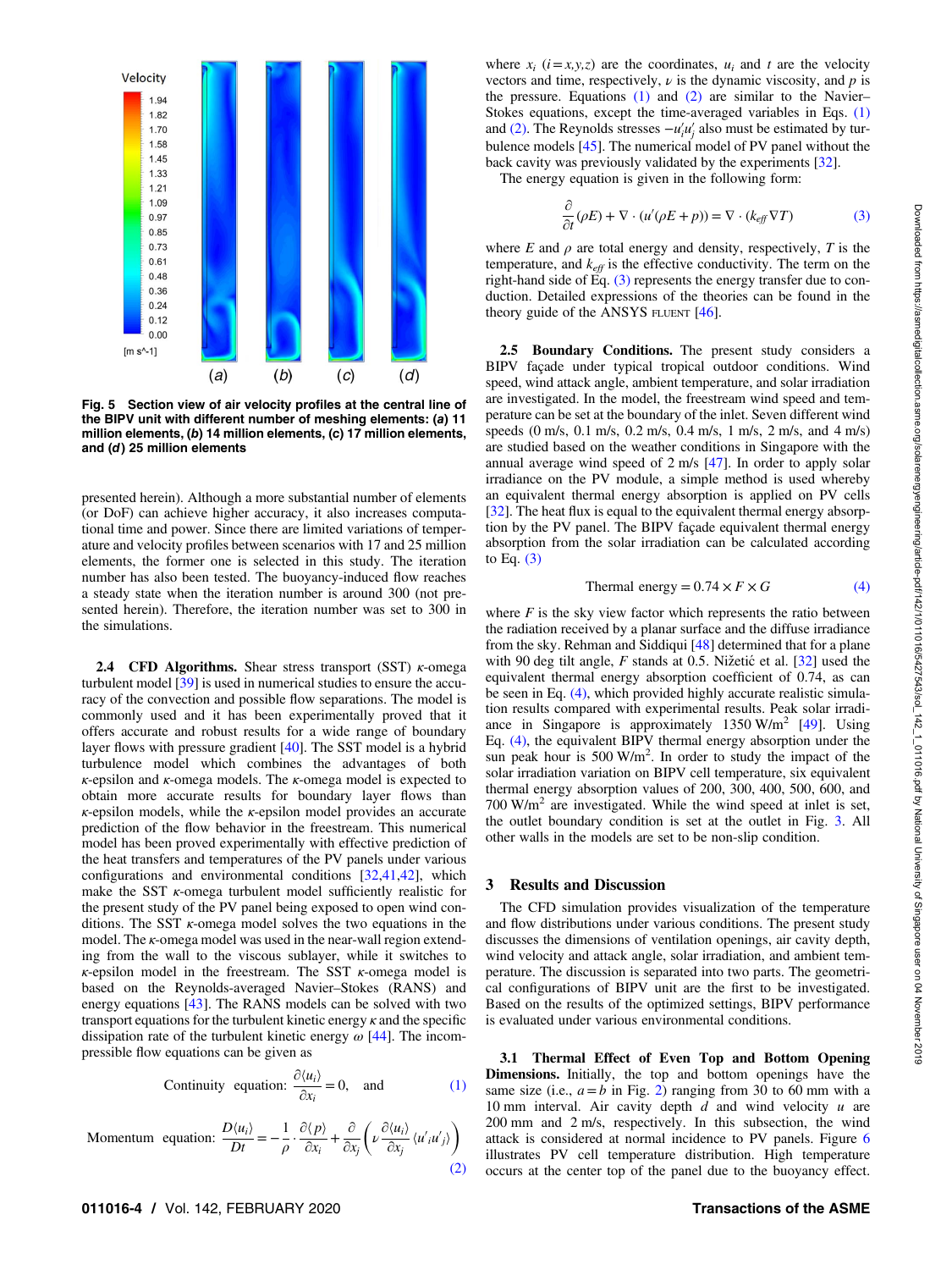<span id="page-4-0"></span>

Fig. 6 Front view of the PV cell temperature profile: (a)  $a = b = 30$  mm, (b)  $a = b = 40$  mm, (c)  $a = b = 50$  mm, and (d)  $a = b = 60$  mm



Fig. 7 Average PV cell temperature at 2 m/s wind speed,  $d = 200$  mm

Although the temperature profiles of the four scenarios are different, the average cell temperatures vary within 2 °C range. As presented in Fig. 7, the average temperature is maintained at approximately 79.35 °C for the opening sizes between 30 mm and 40 mm. As  $a$ and b increase to 50 mm and 60 mm, the temperature decreases by 1.5 °C. It is noted that there is a power generation drop of approximately  $0.45\%$ /K [[6](#page-7-0)[,7\]](#page-8-0). Figure 8 presents sections of the velocity profiles at the vertical centerline of the panel. Velocity profiles are similar at the front of the panel when the openings are of various sizes (not presented herein). Flow disturbance is observed at the bottom of internal air cavity. The maximum flow speed in the air cavity is approximately 0.6 m/s when  $a = b = 60$  mm. Limited improvement of cell temperature is observed with the increase of opening sizes when  $a = b$  ranges from 30 mm to 60 mm.

3.2 Thermal Effect of Uneven Top and Bottom Openings. Uneven sizes of top and bottom openings may enhance the winddriven ventilation due to pressure difference at the back of the PV panel inside the air cavity. In order to evaluate the effects of the top and bottom openings sizing ratio on PV cell temperature, six  $b/a$  ratios from 1 to 5 have been investigated at a constant wind velocity of 2 m/s and attack angle  $\theta = 0$  deg under the equivalent thermal energy absorption of  $q = 500$  W/m<sup>2</sup>. Preferably, enlarged bottom opening with enhancing the flow in the same direction of buoyancy effect. It is found that there is an insignificant improvement of the PV cell temperature when  $b < a$  and thus the results are not discussed here. In this subsection,  $a$  and  $d$  are kept at the minimum of 30 mm and 200 mm, respectively, while  $b$  varies from 30 mm to 150 mm. Figure [9](#page-5-0) illustrates the plot of PV cell



Fig. 8 Section view of air velocity profile at central line of the BIPV unit ( $d = 200$  mm) with the equal opening size: (a)  $a = b =$ 30 mm, (b)  $a = b = 40$  mm, (c)  $a = b = 50$  mm, and (d)  $a = b =$ 60 mm

temperatures with various  $b/a$  ratios. Cell temperature slightly decreases as the  $b/a$  ratio increases. The temperature drops 2.5 °C when the bottom opening increases from 30 mm to 60 mm (i.e.,  $b/a = 1-2$ ). There is a leveling off between 60 mm and 90 mm (i.e.,  $b/a = 2-3$ ), while the temperature further drops 1.5 °C when the bottom opening is increased to 150 mm (i.e.,  $b/a = 5$ ). Figure [10](#page-5-0) presents the velocity profile of six configurations with various  $b/a$  ratios. As the  $b/a$  ratio increases, flow disturbance gradually forms at the bottom of the air cavity behind the PV panel. This disturbance disrupts the bottom-to-top airflow for heat rejection. It also reduces the convective heat transfer between the back surface of the panel and the air. As the  $b/a$  ratio increases, the cooling efficiency becomes higher. The reduction of temperature slows down with a further increase of  $b$ .

3.3 Thermal Effect With Various Air Cavity Depths. In the previous subsection, flow disturbance was observed at the bottom of the air cavity. In this subsection, the air cavity depth  $d$  is investigated in order to alleviate the adverse effect of the said flow disturbance. Wind velocity, attack angle, and equivalent thermal energy absorption are the same as Sec. 3.2. The selected instance for the various depths study was the one with  $a=30$  mm and  $b=75$  mm (i.e.,  $b/a = 2.5$ ). Different cavity depths d are studied ranging from 40 mm to 150 mm. The results are compared with a baseline model of  $d = 200$  mm. Figure [11](#page-5-0) illustrates how the cavity depth has a significant effect on the airflow inside the cavity. As d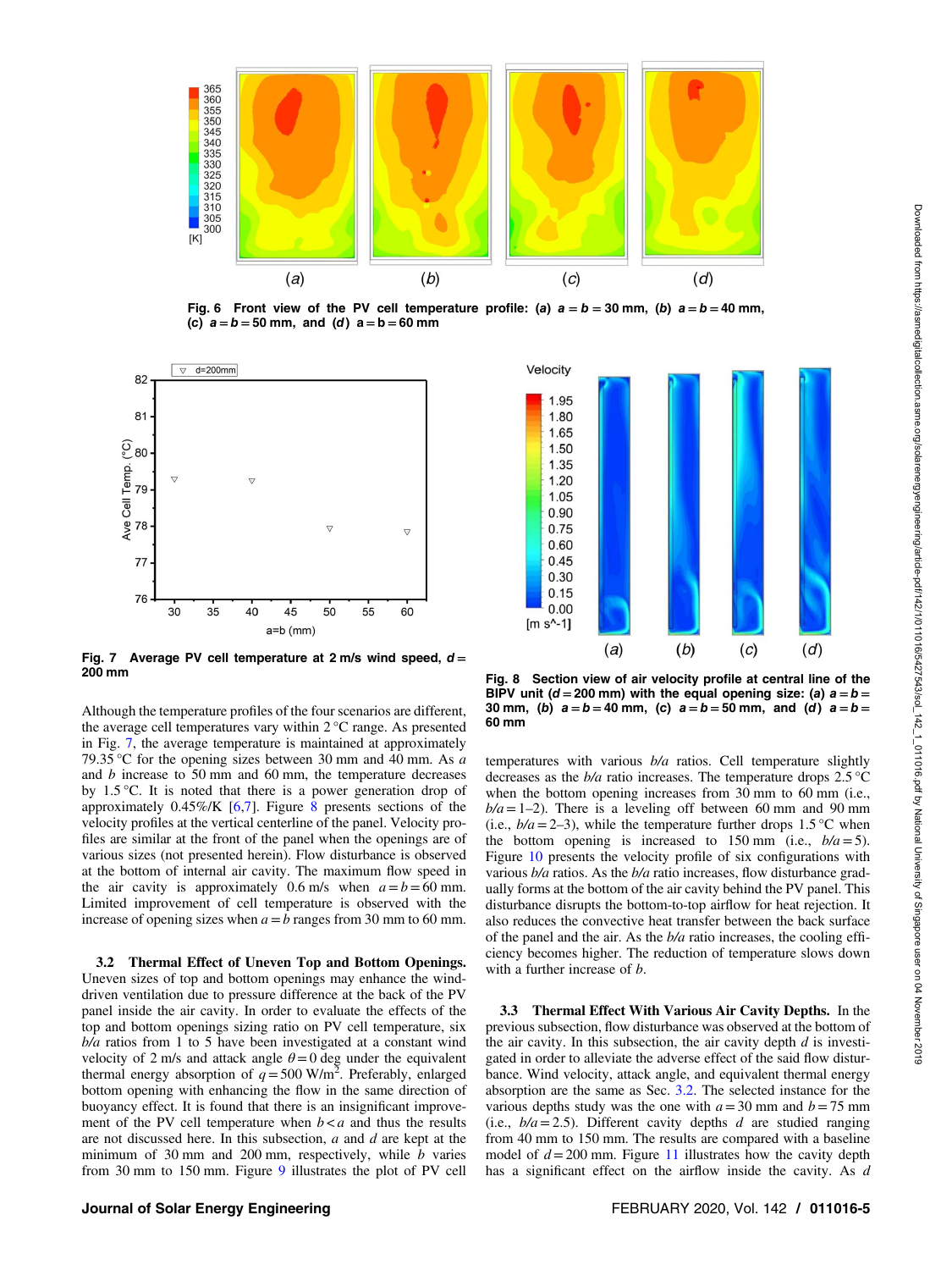<span id="page-5-0"></span>

Fig. 9 Plot of the average cell temperature versus b/a ratios  $(a = 30$  mm,  $d = 200$  mm)



b/a ratios (a = 30 mm, d = 200 mm): (a)  $b/a = 1$ , (b)  $b/a = 1.5$ , (c)  $b/a = 2$ , (d)  $b/a = 3$ , (e)  $b/a = 4$ , and (f)  $b/a = 5$ 

decreases from 200 mm to 75 mm, the size of the flow disturbance (at the bottom) and vortex (at the top) is also reduced. When  $d$  is less than 75 mm, the flow disturbance vanishes. Figure  $12(a)$  demonstrates the relationship between PV cell temperature and the cavity depth. High average cell temperature can be observed when  $d$  is small (for instance, 40 mm). As  $d$  increases, the temperature drops dipping at around  $d=100$  mm and 125 mm. With further increases of  $d$ , the temperature also rises and reaches a plateau. Two mechanisms may be governing cell temperature changes at various  $d$  values. First, the flow resistance between the bottom and top openings of the air cavity increases at small d and thus reduces heat transfer efficiency, which this mechanism is dominated for  $d < 100$  mm. Second, at large  $d > 100$  mm–125 mm), the flow disturbance and vortex induced at the bottom and top of the air cavity, respectively, have adverse effects on the airflow and heat transfer (as presented in Figs.  $11(d)-11(f)$ ). Crossflow ventilation between the two openings is reduced. The second mechanism becomes more significant when  $d > 125$  mm. Average cell temperatures are reduced regardless of the size of openings as illustrated in Fig.  $12(b)$ . It was determined that the average cell temperatures at  $d=100$  mm are lower than those at  $d=200$  mm if other configuration elements are the same.

3.4 Thermal Effect of the Wind Speed. Wind speed is an independent, critical factor in the convective heat transfer. Although the wind speed cannot be controlled in outdoor conditions, its



Fig. 11 Internal air streamlines of BIPV units ( $a = 30$  mm,  $b =$ 75 mm) with various cavity depths: (a)  $d = 40$  mm, (b)  $d = 50$  mm, (c)  $d = 75$  mm, (d)  $d = 100$  mm, (e)  $d = 125$  mm, and (f)  $d = 200$  mm



Fig. 12 Average PV cell temperature with various cavity depths with  $a = 30$  mm when (a)  $b/a = 2.5$  and (b)  $a = b$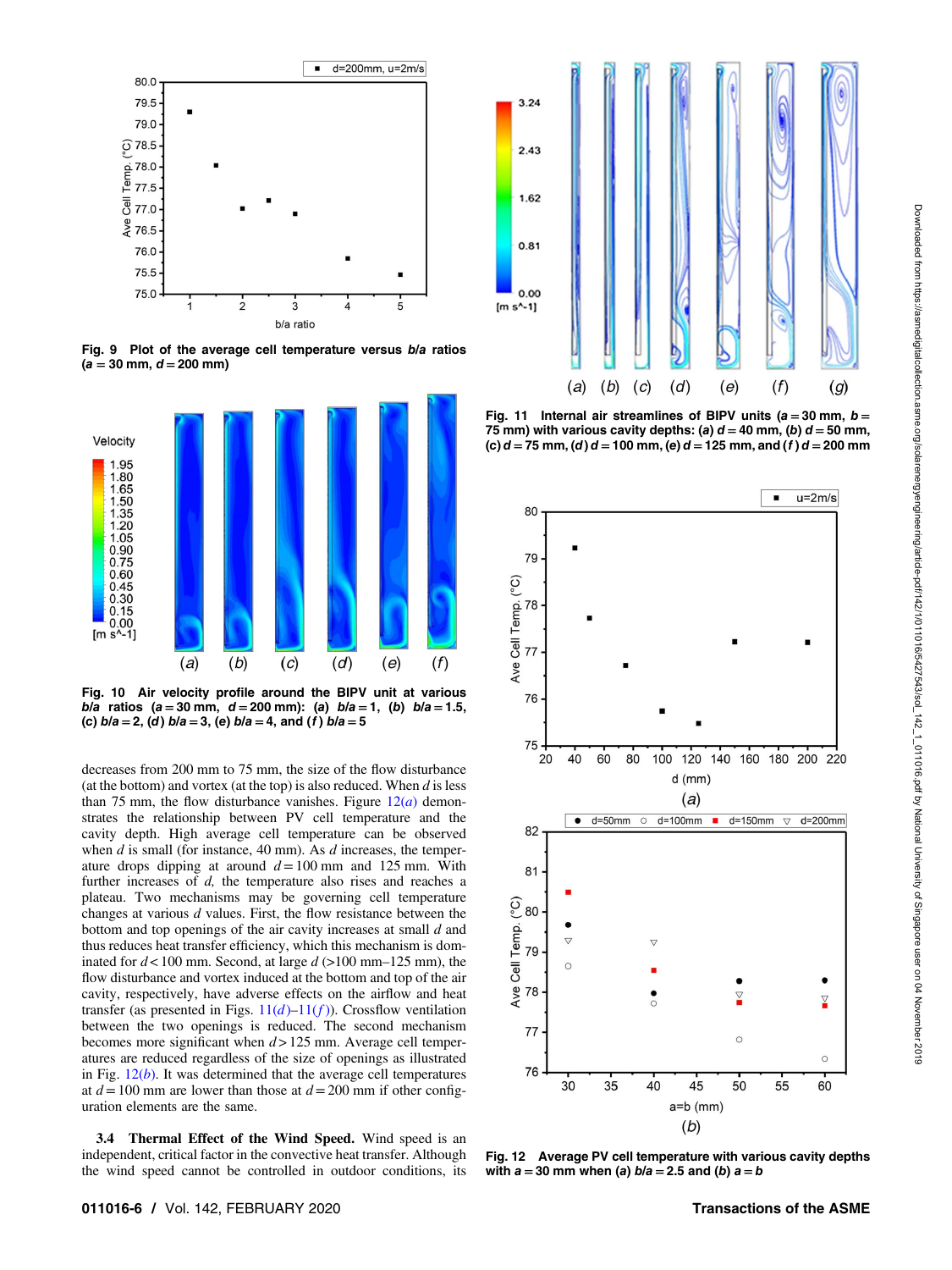

Fig. 13 Average PV panel cell temperature under various wind speeds normal to the PV panel

influence is worth investigating in order to estimate BIPV performance. In order to evaluate BIPV performance at different wind speeds, six scenarios with wind velocity ranging from 0.1 to 4 m/s normal to the PV panel were investigated at constant solar irradiance with an equivalent thermal energy absorption of 500  $\text{W/m}^2$ . The performance of two BIPV configurations was evaluated and compared. One configuration involves same-sized top and bottom openings (i.e.,  $a = b = 30$  mm). The other configuration envisages the openings ratio of  $b/a = 2.5$  with  $a = 30$  mm. In both cases, cavity depth stands at 100 mm.

Figure 13 presents average cell temperatures of configurations with  $b/a = 1$  and 2.5 at various wind velocities. At  $u = 0.1$  m/s, the temperature in both PV cells is 94 °C. As wind speed increases, the average cell temperature steadily declines. Comparison of the two configurations' geometry reveals that at low wind velocity  $u < 1$  m/s, the difference in average cell temperatures is negligible. However, as the wind velocity gradually increases so does the temperature difference. At  $u=4$  m/s, the average cell temperature with  $b/a = 2.5$  is 5 °C lower than with  $b/a = 1$ . It should be noted that the cell temperature on-site should be lower than the results presented since the peak solar irradiance was steadily applied in this numerical experiment. In general, as the wind velocity increases, the average cell temperature decreases almost linearly. However, different BIPV model geometrical configurations will affect the rate of the temperature decrease.

3.5 Effect of the Solar Irradiance. In order to evaluate BIPV cell temperature at various solar irradiance conditions, simulations are carried out with two model configurations  $(b/a = 1$  and 2.5, with both  $d=100$  mm) at constant wind speed  $u=2$  m/s normal to the PV panel. Two BIPV unit models are examined when different solar irradiance is applied. The equivalent thermal energy absorption q ranges from 200 to 700  $\text{W/m}^2$ . Figure 14 presents the PV cell temperature. As  $q$  goes up, an increase in the average cell temperature can be observed. It can also be observed that the average cell temperature has a linear relationship with equivalent thermal energy absorption. A comparison of two sets of results obtained for the plots of  $b/a = 1$  and 2.5 revealed a small difference in the average cell temperatures—less than 3 °C. During the peak hour for sun in Singapore when  $q = 500$  W/m<sup>2</sup>, the average cell temperature is approximately 79 °C. Based on the above observations, it can be concluded that the size of the openings has a limited influence on BIPV performance when solar irradiation is varied.

3.6 Effect of the Wind Attack Angles. Previously mentioned two BIPV model configurations are used in the simulation to investigate BIPV performance with reference to different wind attack



Fig. 14 PV cell temperature versus solar irradiance at a wind speed of  $u = 2$  m/s normal to the PV panel



Fig. 15 PV panel cell temperature versus the wind attack angle at  $u = 2$  m/s,  $a = 30$  mm

angles ranging from  $\theta = 0$  deg to 90 deg. Wind velocity and attack angle are 2 m/s and  $\theta = 0$  deg, respectively, under the equivalent thermal energy absorption of  $q = 500$  W/m<sup>2</sup>. Figure 15 presents the average cell temperature at different wind attack angles. For both configurations, when  $u=2$  m/s and  $\theta < 60$  deg, the change in temperature is within  $3^{\circ}$ C. The panel cell temperature maintains between 74 °C and 79 °C. When 60 deg  $< \theta < 90$  deg, cell temperature drops drastically from 75 °C to 63 °C. It is projected ∼5.4% improvement of power generation based on  $0.48\%$ /K  $[6,7]$  $[6,7]$  $[6,7]$ . A comparison of the plots in both instances, with  $b/a = 1$  and 2.5, reveals a similar trend. If  $\theta < 60$  deg, the general performance of the configuration with  $b/a = 2.5$  is better than the one with  $b/a = 1$ . If  $\theta > 60$  deg, then the values of average cell temperatures in both instances are the same. It indicates that the size of the openings has a limited effect on the BIPV performance when  $\theta$  > 60 deg. This may be due to the fact that heat rejection is dominated by heat exchange on the front surface of the panel. Figure [16](#page-7-0) illustrates a stagnant zone or low velocity in front of the PV panel at  $\theta = 0$  deg. Such regions with low wind speed will cause less convection heat transfer and consequently high temperature of PV cell. For  $\theta$  > 60 deg, increases of the wind speeds are observed on the front surface of the panel. In addition, convection heat transfer should be more effective.

3.7 Effect of the Ambient Temperature. In the actual outdoor conditions, the ambient temperature fluctuates. This may also affect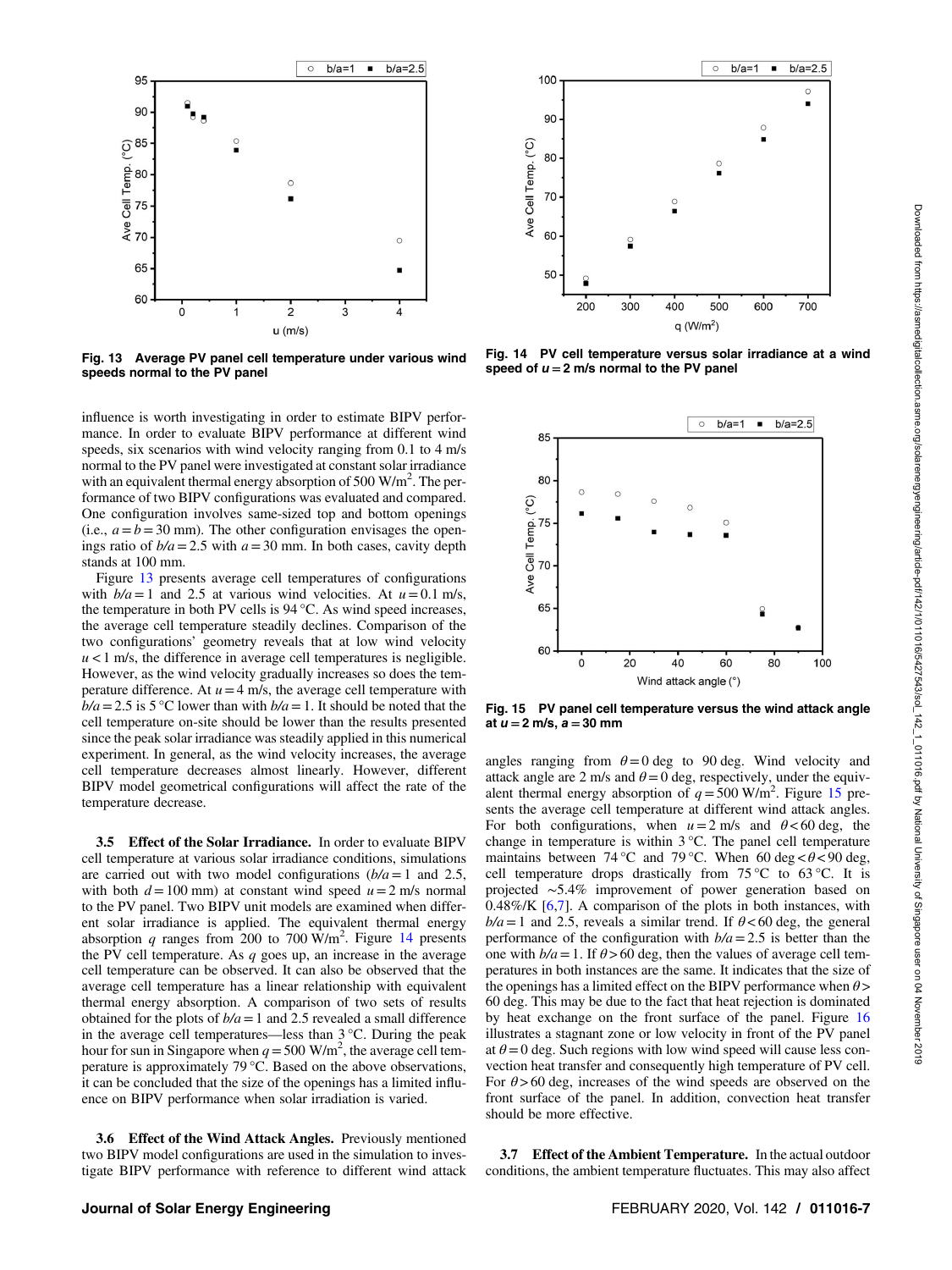<span id="page-7-0"></span>

Fig. 16 Comparison of velocity profiles at the panel central section: (a)  $\theta = 0$  deg and (b)  $\theta = 90$  deg (a = b = 30 mm, d = 200 mm,  $u = 2$  m/s)



Fig. 17 PV panel cell temperature versus the ambient temperature

BIPV cell temperature. Therefore, seven cases of ambient temperatures are studied when  $q = 500$  W/m<sup>2</sup> and  $u = 2$  m/s normal to the PV panel. Figure 17 indicates a gradual increase in PV cell temperature as the ambient temperature increases. It has been determined that the average cell temperature stands at  $T_{\text{pv}}=T_{\text{ambient}}+47.3 \text{ °C}$ (for  $b/a = 2.5$  with  $a = 30$  mm), and  $T_{\text{pv}} = T_{\text{ambient}} + 50.6$  °C (for  $b/a = 1$  with  $a = 30$  mm). The ambient temperature change will be the same or similar to the change in average cell temperature. Hence, regardless the opening size, the average cell temperature has a linear relationship with the ambient temperature. However, the size of the openings can affect the average cell temperature. The instance with  $b/a = 2.5$  demonstrates lower temperature than the one with  $b/a=1$ .

#### 4 Conclusions

CFD simulation is used for the evaluation of the BIPV cooling performance with various geometrical configurations under different environmental conditions. A simplified 3D model of the conventional BIPV is developed. The influence of geometric parameters of the BIPV design on the PV cell temperature is investigated. Geometric parameters include the size of the top and bottom openings and the air cavity depth between the PV back surface and the building wall. The effects of different environmental conditions

including wind speed, solar irradiance, wind attack angle, and ambient temperature on the PV cell temperature are investigated.

Increasing the size of both top and bottom openings from 30 mm to 60 mm results in the average temperature decreases by  $1.5\,^{\circ}\text{C}$ , which is considered to be less significant. On the other hand, it is determined that the temperature will decrease by increasing the ratio of the bottom-to-top opening sizes,  $b/a$ . When the  $b/a$  ratio reaches 5, the temperature drops by  $4^{\circ}$ C compared with  $b/a = 1$ with  $a=30$  mm. It is projected ~1.92% improvement of power generation based on 0.48%/K from the existing study. Nevertheless, if the air cavity depth is small, the temperature remains high due to flow resistance inside the air cavity. As the air cavity depth increases, the temperature drops, dipping when the air cavity depth is approximately 100 mm–125 mm. If the air cavity depth is further increased, the cell temperature will slightly increase due to flow disturbance and vortex at the bottom and top of the air cavity. The present study identifies the cavity depth between 100 mm and 125 mm as providing the lowest cell temperature.

Two configurations with  $b/a = 1$  and 2.5 with  $a = 30$  mm are tested under different environmental conditions. As the wind speed increases, the average cell temperature decreases. The cell temperature drops significantly when the wind speed is higher than 1 m/s. If solar irradiance varies, the average cell temperature will exhibit a linear relationship with the solar irradiance regardless of the configuration. If  $\theta < 60$  deg, the average cell temperature changes slightly; however, if  $\theta > 60$  deg, the temperature drastically drops. The ambient temperature should also be considered. When testing the two BIPV models at different ambient temperatures from 23  $\rm{°C}$  to 35  $\rm{°C}$ , the results indicate that the average cell temperature also has a linear relationship with the ambient temperature.

To summarize the above briefly, BIPV configurations influence the average cell temperature and a proper BIPV design can achieve lower cell temperature. When designing BIPV façade, orientation should be considered (since it is related to the wind speed and attack angle). Large wind attack angle, optimal cavity depth, and enlargement of lower opening may have advantages on the reduction of the PV cell temperature. BIPV performance can be assessed since their cell temperature is proportional to the solar irradiance and the ambient temperature.

### Acknowledgment

The authors wish to acknowledge the funding support by the research project "Evaluation and Development of Energy Efficient PV Systems in Tropical Environment" [WBS: R-294-000-136- 720], which is funded by the NUS-CDL Tropical Technology Laboratory (T2 Lab) and City Development Limited. The authors would like to thank the Department of Architecture, School of Design and Environment, National University of Singapore for the support of this project. The comments and helps from Prof. Sandro Nižetić are appreciated. The authors also thank Miss. Zhuoli Wang and Mr. Xiang Zhang for their help with simulations.

#### References

- [1] Razykov, T. M., Ferekides, C. S., Morel, D., Stefanakos, E., Ullal, H. S., and Upadhyaya, H. M., 2011, "Solar Photovoltaic Electricity: Current Status and<br>Future Prospects," [Sol. Energy,](http://dx.doi.org/10.1016/j.solener.2010.12.002) 85(8), pp. 1580–1608.
- [2] Shanmugavalli, K. R., and Vedamuthu, R., 2015, "Viability of Solar Rooftop Photovoltaic Systems in Grouphousing Schemes," Curr. Sci., 108(6), pp. 1080– 1085.
- [3] Singh, R., and Banerjee, R., 2015, "Estimation of Rooftop Solar Photovoltaic Potential of a City," [Sol. Energy,](https://dx.doi.org/10.1016/j.solener.2015.03.016) 115, pp. 589-602.
- [4] Luther, J., Reindl, T., Wang, D., Aberle, A., Walsh, W., Nobre, A., and Yao, G., 2013, Solar Photovoltaic (PV) Roadmap for Singapore (A Summary), Solar Energy Research Institute of Singapore (SERIS), Singapore. [https://www.nccs.](https://www.nccs.gov.sg/docs/default-source/default-document-library/solar-photovoltaic-roadmap-for-singapore-a-summary.pdf) [gov.sg/docs/default-source/default-document-library/solar-photovoltaic-roadmap](https://www.nccs.gov.sg/docs/default-source/default-document-library/solar-photovoltaic-roadmap-for-singapore-a-summary.pdf)[for-singapore-a-summary.pdf](https://www.nccs.gov.sg/docs/default-source/default-document-library/solar-photovoltaic-roadmap-for-singapore-a-summary.pdf)
- [5] Radziemska, E., 2003, "The Effect of Temperature on the Power Drops in Crystalline Silicon Solar Cells," [Renew. Energy](http://dx.doi.org/10.1016/S0960-1481(02)00015-0), 28(1), pp. 1–12.
- [6] Candanedo, L. M., Athienitis, A., and Park, K.-W., 2011, "Convective Heat Transfer Coefficients in a Building-Integrated Photovoltaic/Thermal System," [ASME J. Sol. Energy Eng.,](http://dx.doi.org/10.1115/1.4003145) 133(2), p. 021002.